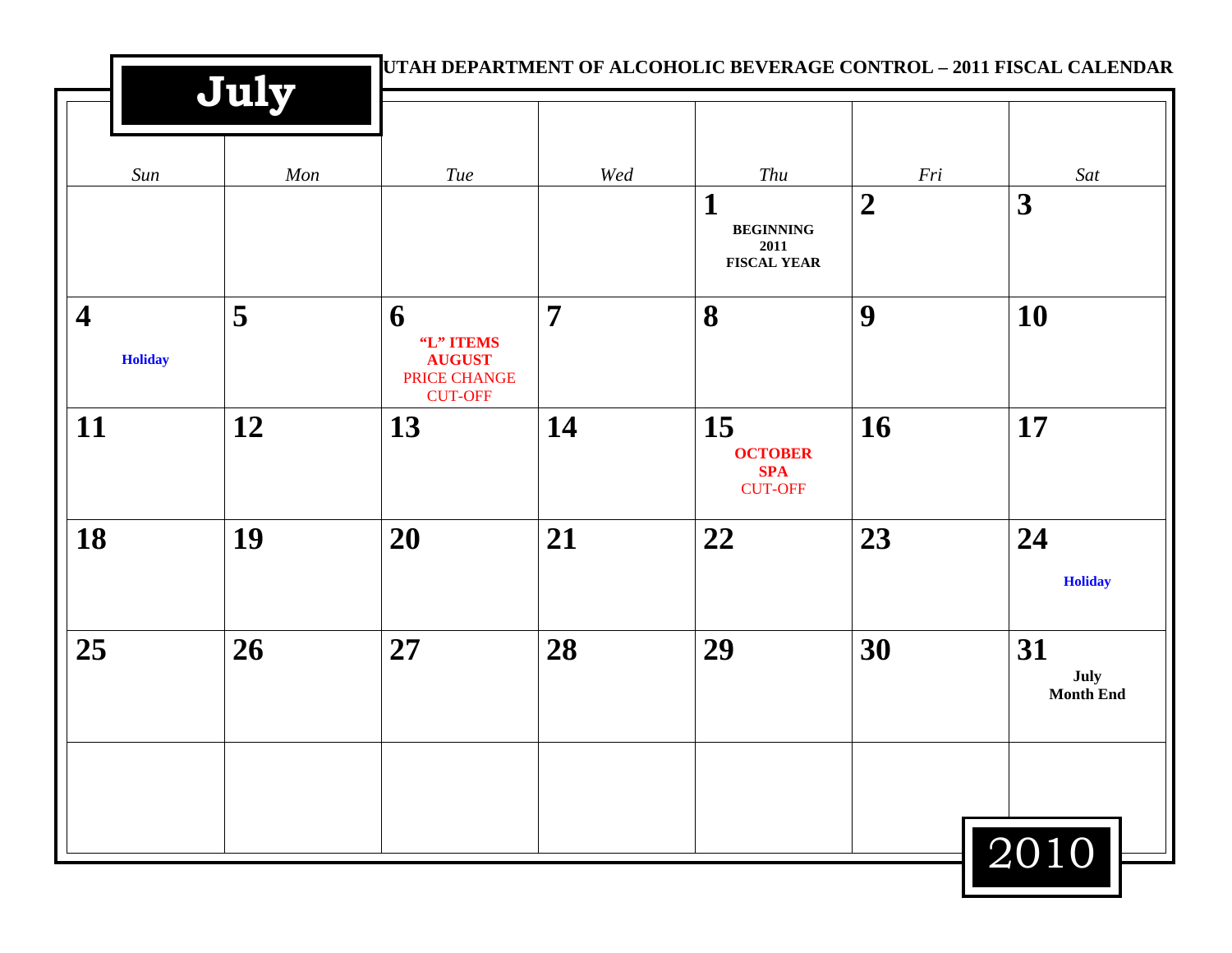| Sun<br>$\mathbf 1$ | Mon<br>$\overline{2}$ | Tue<br>3<br>"L" ITEMS<br><b>SEPTEMBER</b><br>PRICE CHANGE<br><b>CUT-OFF</b> | Wed<br>$\overline{\mathbf{4}}$ | Thu<br>5                                                                                        | Fri<br>6  | Sat<br>$\overline{7}$                   |
|--------------------|-----------------------|-----------------------------------------------------------------------------|--------------------------------|-------------------------------------------------------------------------------------------------|-----------|-----------------------------------------|
| 8                  | 9                     | 10                                                                          | 11                             | 12<br>"GENERAL"<br><b>ITEMS</b><br><b>NOVEMBER</b><br>PRICE CHANGE<br>$&$ SPA<br><b>CUT-OFF</b> | 13        | 14                                      |
| 15                 | 16                    | 17                                                                          | 18                             | 19                                                                                              | <b>20</b> | 21                                      |
| 22                 | 23                    | 24                                                                          | 25                             | 26                                                                                              | 27        | 28<br><b>August</b><br><b>Month End</b> |
| 29                 | 30                    | 31                                                                          |                                |                                                                                                 |           |                                         |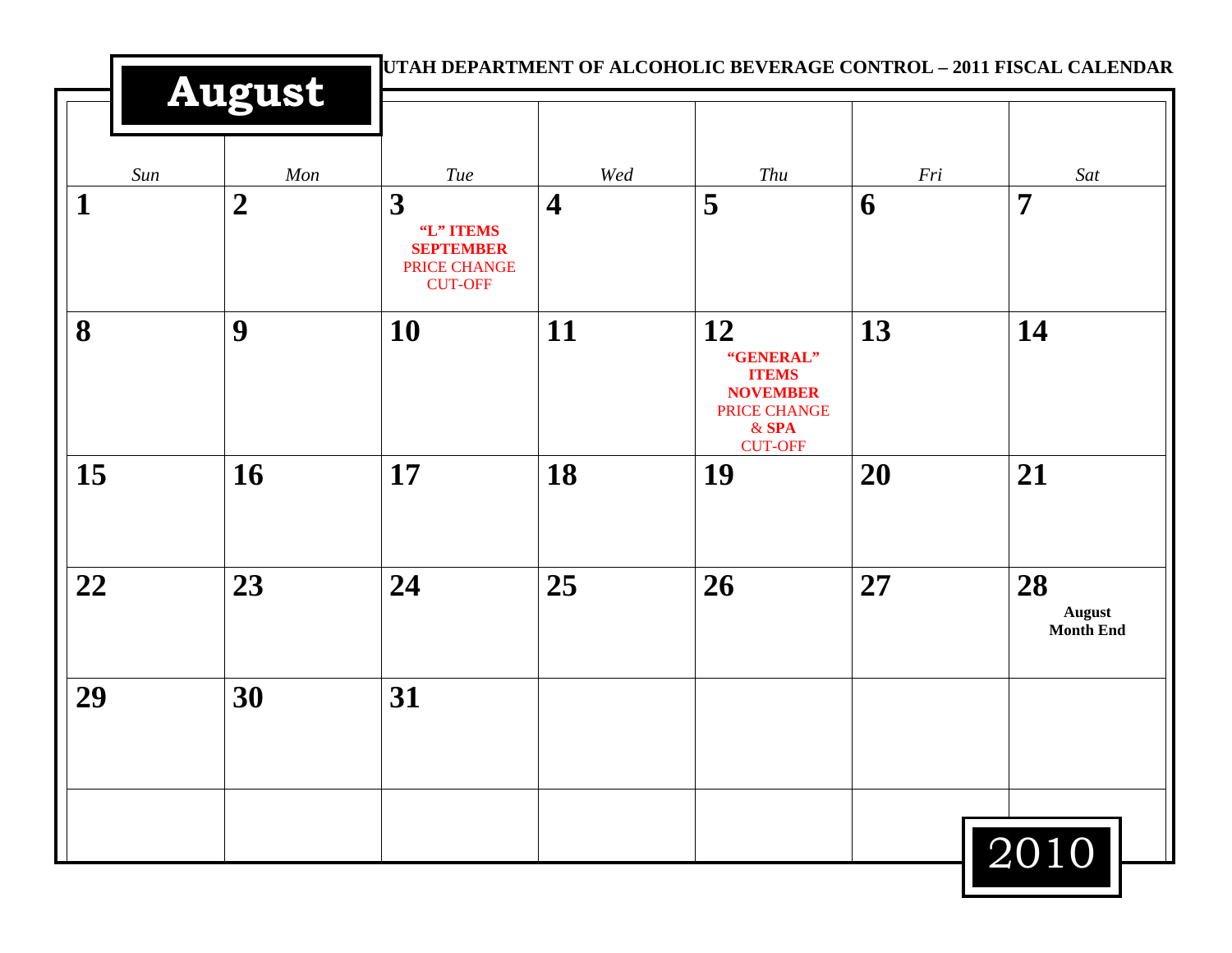|     | September           |                                                                                 |          |                                                       |          |                                |
|-----|---------------------|---------------------------------------------------------------------------------|----------|-------------------------------------------------------|----------|--------------------------------|
| Sun | Mon                 | Tue                                                                             | Wed<br>1 | Thu<br>$\boldsymbol{2}$                               | Fri<br>3 | Sat<br>$\overline{\mathbf{4}}$ |
| 5   | 6<br><b>Holiday</b> | $\overline{7}$<br>"L" ITEMS<br><b>OCTOBER</b><br>PRICE CHANGE<br><b>CUT-OFF</b> | 8        | 9                                                     | 10       | 11                             |
| 12  | 13                  | 14                                                                              | 15       | 16<br><b>DECEMBER</b><br><b>SPA</b><br><b>CUT-OFF</b> | 17       | 18                             |
| 19  | 20                  | 21                                                                              | 22       | 23                                                    | 24       | 25                             |
| 26  | 27                  | 28                                                                              | 29       | 30                                                    |          |                                |
|     |                     |                                                                                 |          |                                                       |          |                                |
|     |                     |                                                                                 |          |                                                       |          | 2010                           |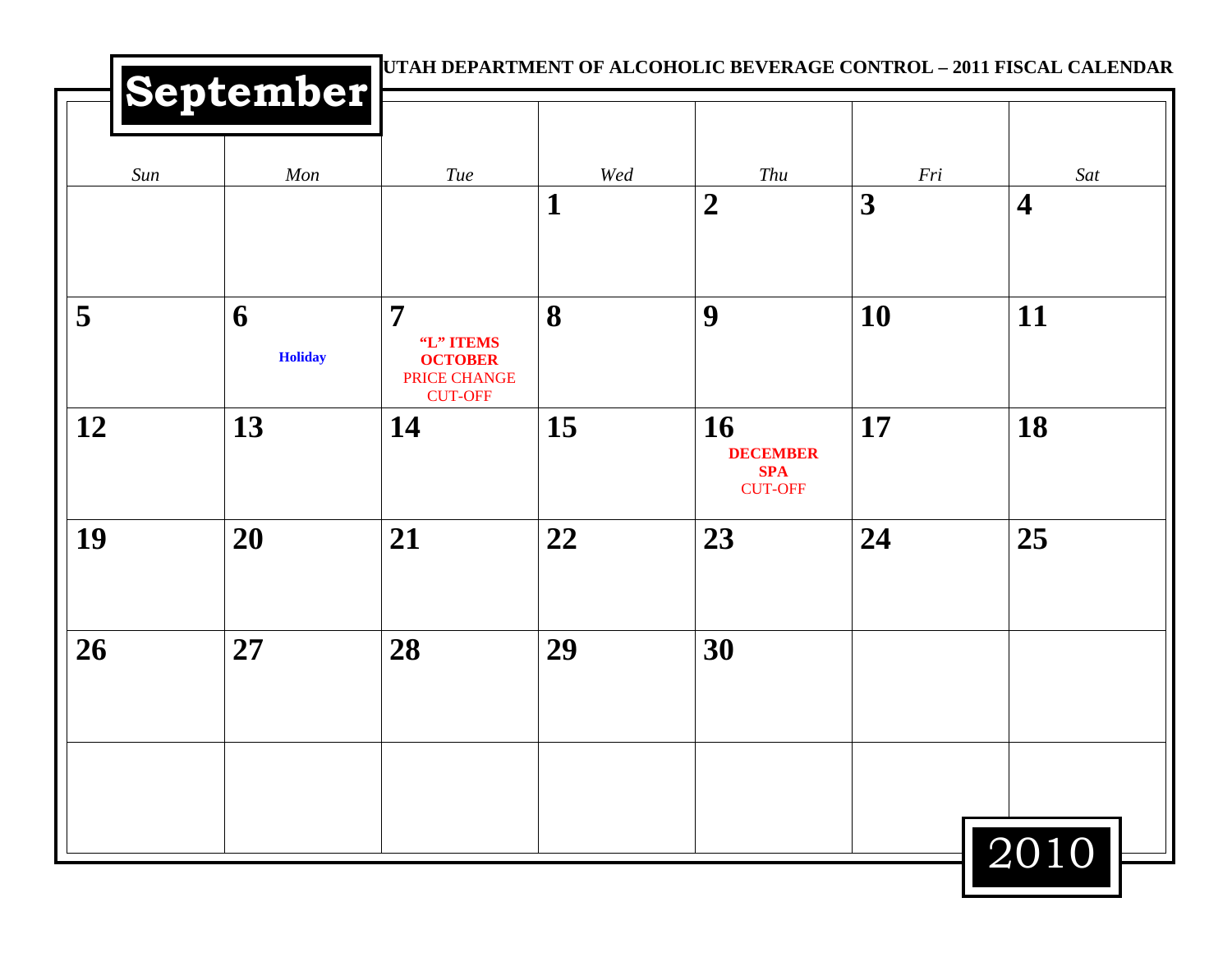|                         | October                 |                                                                     | UTAH DEPARTMENT OF ALCOHOLIC BEVERAGE CONTROL - 2011 FISCAL CALENDAR |                                                      |                |                                                   |
|-------------------------|-------------------------|---------------------------------------------------------------------|----------------------------------------------------------------------|------------------------------------------------------|----------------|---------------------------------------------------|
| Sun                     | Mon                     | Tue                                                                 | Wed                                                                  | Thu                                                  | $\mathit{Fri}$ | Sat                                               |
|                         |                         |                                                                     |                                                                      |                                                      | 1              | $\boldsymbol{2}$<br>September<br><b>Month End</b> |
| $\overline{\mathbf{3}}$ | $\overline{\mathbf{4}}$ | 5<br>"L" ITEMS<br><b>NOVEMBER</b><br>PRICE CHANGE<br><b>CUT-OFF</b> | 6                                                                    | $\overline{7}$                                       | 8              | 9                                                 |
| <b>10</b>               | 11                      | 12                                                                  | 13                                                                   | 14<br><b>JANUARY</b><br><b>SPA</b><br><b>CUT-OFF</b> | 15             | 16                                                |
| 17                      | 18                      | 19                                                                  | 20                                                                   | 21                                                   | 22             | 23                                                |
| 24                      | 25                      | 26                                                                  | 27                                                                   | 28                                                   | 29             | 30<br>October<br><b>Month End</b>                 |
| 31                      |                         |                                                                     |                                                                      |                                                      |                | 2010                                              |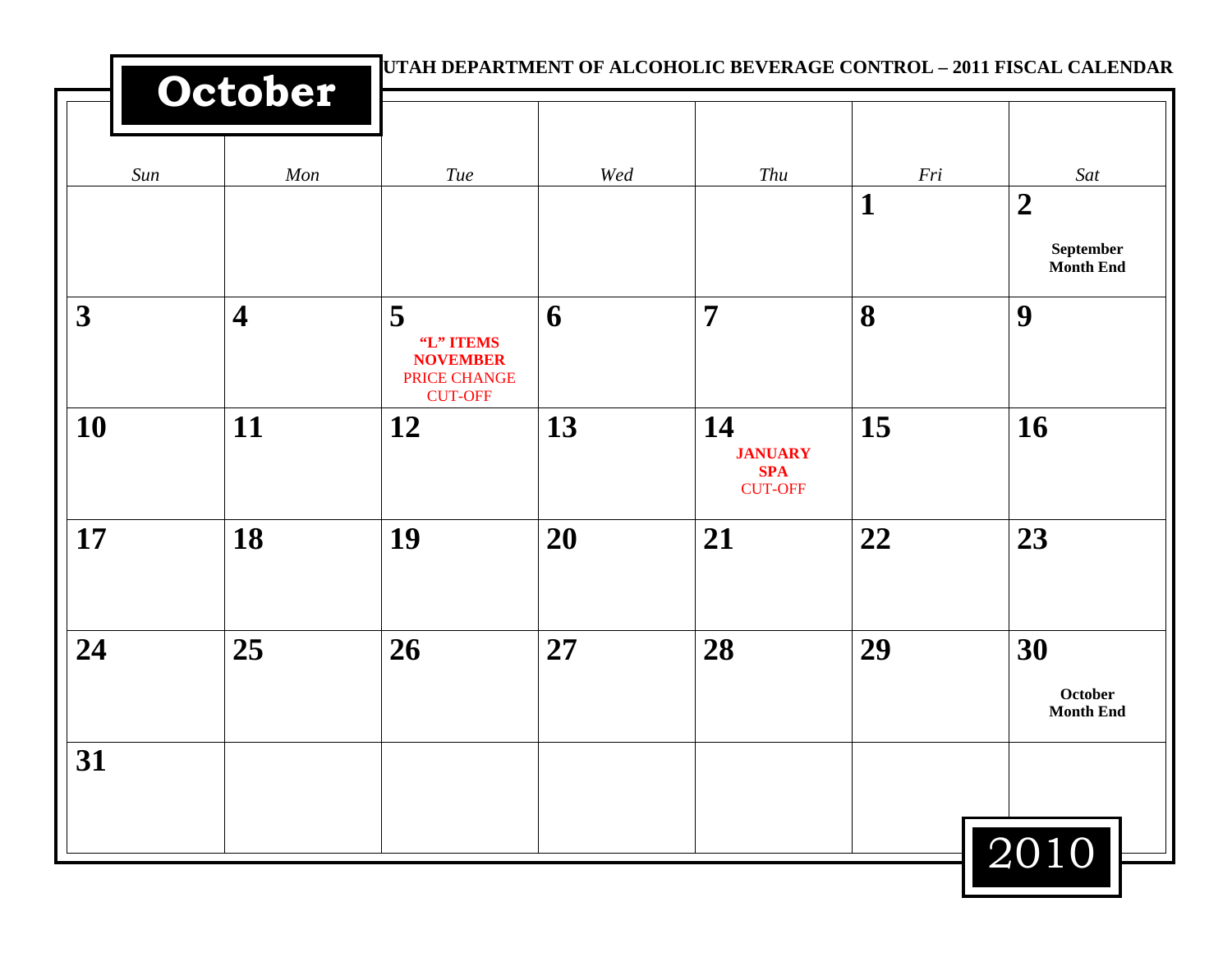|     | November |                                                                                    |                                                                                                 |                         |     |                                           |
|-----|----------|------------------------------------------------------------------------------------|-------------------------------------------------------------------------------------------------|-------------------------|-----|-------------------------------------------|
| Sun | Mon      | <b>Tue</b>                                                                         | Wed                                                                                             | Thu                     | Fri | Sat                                       |
|     | 1        | $\boldsymbol{2}$<br>"L" ITEMS<br><b>DECEMBER</b><br>PRICE CHANGE<br><b>CUT-OFF</b> | 3                                                                                               | $\overline{\mathbf{4}}$ | 5   | 6                                         |
| 7   | 8        | 9                                                                                  | 10<br>"GENERAL"<br><b>ITEMS</b><br><b>FEBRUARY</b><br>PRICE CHANGE<br>$&$ SPA<br><b>CUT-OFF</b> | 11<br><b>Holiday</b>    | 12  | 13                                        |
| 14  | 15       | 16                                                                                 | 17                                                                                              | 18                      | 19  | 20                                        |
| 21  | 22       | 23                                                                                 | 24                                                                                              | 25<br><b>Holiday</b>    | 26  | 27<br><b>November</b><br><b>Month End</b> |
| 28  | 29       | 30                                                                                 |                                                                                                 |                         |     |                                           |
|     |          |                                                                                    |                                                                                                 |                         |     | 2010                                      |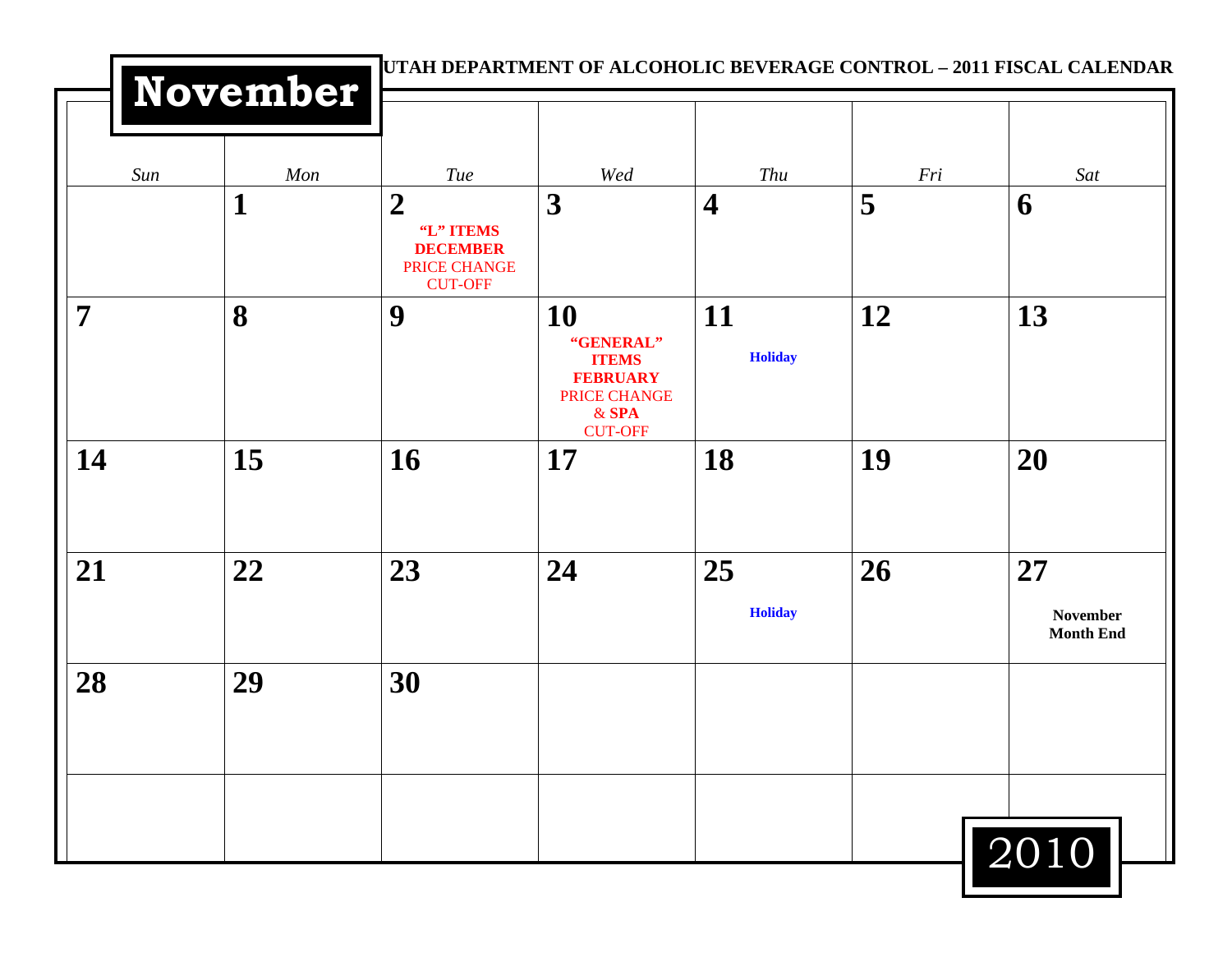|     | December |                                                                                 |          | UTAH DEPARTMENT OF ALCOHOLIC BEVERAGE CONTROL - 2011 FISCAL CALENDAR |           |                                |
|-----|----------|---------------------------------------------------------------------------------|----------|----------------------------------------------------------------------|-----------|--------------------------------|
| Sun | Mon      | Tue                                                                             | Wed<br>1 | Thu<br>$\boldsymbol{2}$                                              | Fri<br>3  | Sat<br>$\overline{\mathbf{4}}$ |
|     |          |                                                                                 |          |                                                                      |           |                                |
| 5   | 6        | $\overline{7}$<br>"L" ITEMS<br><b>JANUARY</b><br>PRICE CHANGE<br><b>CUT-OFF</b> | 8        | 9                                                                    | <b>10</b> | 11                             |
| 12  | 13       | 14                                                                              | 15       | 16<br><b>MARCH</b><br><b>SPA</b><br><b>CUT-OFF</b>                   | 17        | 18                             |
| 19  | 20       | 21                                                                              | 22       | 23                                                                   | 24        | 25<br><b>Holiday</b>           |
| 26  | 27       | 28                                                                              | 29       | 30                                                                   | 31        |                                |
|     |          |                                                                                 |          |                                                                      |           |                                |
|     |          |                                                                                 |          |                                                                      |           | 2010                           |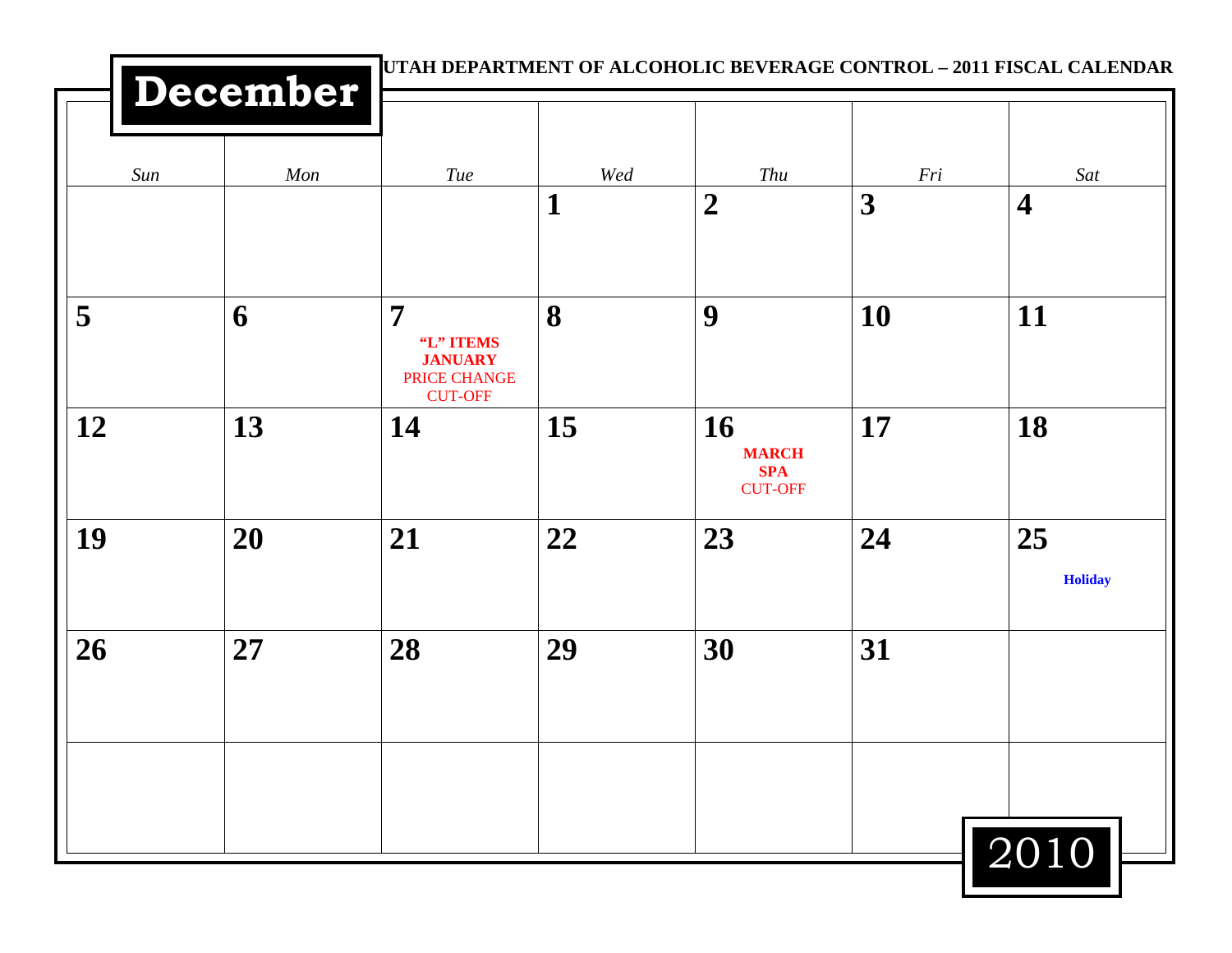|                  | January                 |                                                                                           |     |                                                    | UTAH DEPARTMENT OF ALCOHOLIC BEVERAGE CONTROL - 2011 FISCAL CALENDAR |                                                                              |
|------------------|-------------------------|-------------------------------------------------------------------------------------------|-----|----------------------------------------------------|----------------------------------------------------------------------|------------------------------------------------------------------------------|
| Sun              | Mon                     | Tue                                                                                       | Wed | Thu                                                | Fri                                                                  | Sat<br>$\mathbf{1}$<br><b>Holiday</b><br><b>December</b><br><b>Month End</b> |
| $\boldsymbol{2}$ | $\overline{\mathbf{3}}$ | $\overline{\mathbf{4}}$<br>"L" ITEMS<br><b>FEBRUARY</b><br>PRICE CHANGE<br><b>CUT-OFF</b> | 5   | 6                                                  | $\overline{7}$                                                       | 8                                                                            |
| 9                | 10                      | <b>11</b>                                                                                 | 12  | 13<br><b>APRIL</b><br><b>SPA</b><br><b>CUT-OFF</b> | 14                                                                   | 15                                                                           |
| 16               | 17<br><b>Holiday</b>    | 18                                                                                        | 19  | 20                                                 | 21                                                                   | 22                                                                           |
| 23               | 24                      | 25                                                                                        | 26  | 27                                                 | 28                                                                   | 29<br><b>January</b><br><b>Month End</b>                                     |
| 30               | 31                      |                                                                                           |     |                                                    |                                                                      | 2011                                                                         |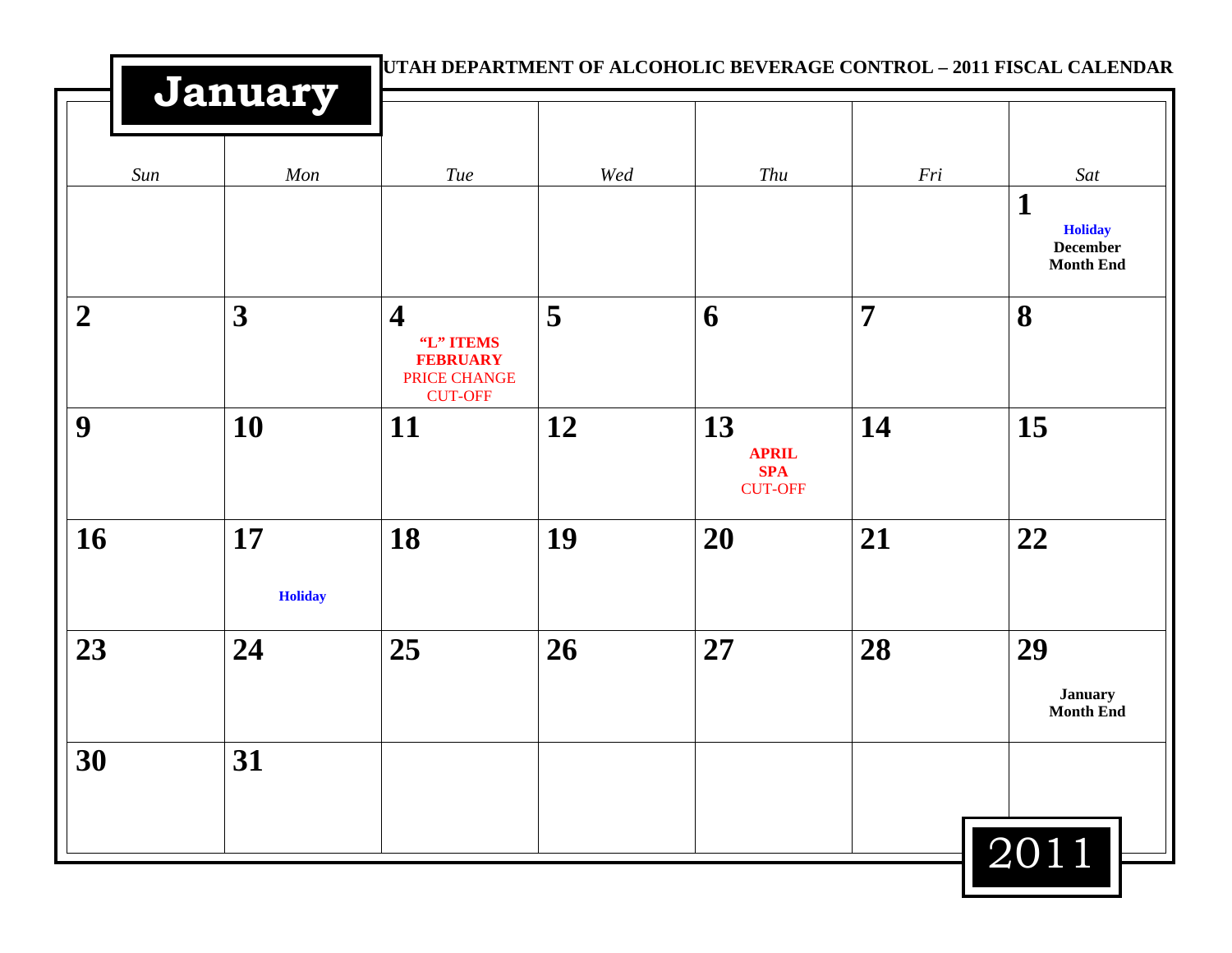|     | February             |                                                                  |                | UTAH DEPARTMENT OF ALCOHOLIC BEVERAGE CONTROL - 2011 FISCAL CALENDAR                       |                         |                                    |
|-----|----------------------|------------------------------------------------------------------|----------------|--------------------------------------------------------------------------------------------|-------------------------|------------------------------------|
| Sun | Mon                  | Tue                                                              | Wed            | Thu                                                                                        | Fri                     | Sat                                |
|     |                      | 1<br>"L" ITEMS<br><b>MARCH</b><br>PRICE CHANGE<br><b>CUT-OFF</b> | $\overline{2}$ | 3                                                                                          | $\overline{\mathbf{4}}$ | 5                                  |
| 6   | $\overline{7}$       | 8                                                                | 9              | 10<br>"GENERAL"<br><b>ITEMS</b><br><b>MAY</b><br>PRICE CHANGE<br>$&$ SPA<br><b>CUT-OFF</b> | 11                      | 12                                 |
| 13  | 14                   | 15                                                               | 16             | 17                                                                                         | 18                      | 19                                 |
| 20  | 21<br><b>Holiday</b> | 22                                                               | 23             | 24                                                                                         | 25                      | 26<br>February<br><b>Month End</b> |
| 27  | 28                   |                                                                  |                |                                                                                            |                         |                                    |
|     |                      |                                                                  |                |                                                                                            |                         | 2011                               |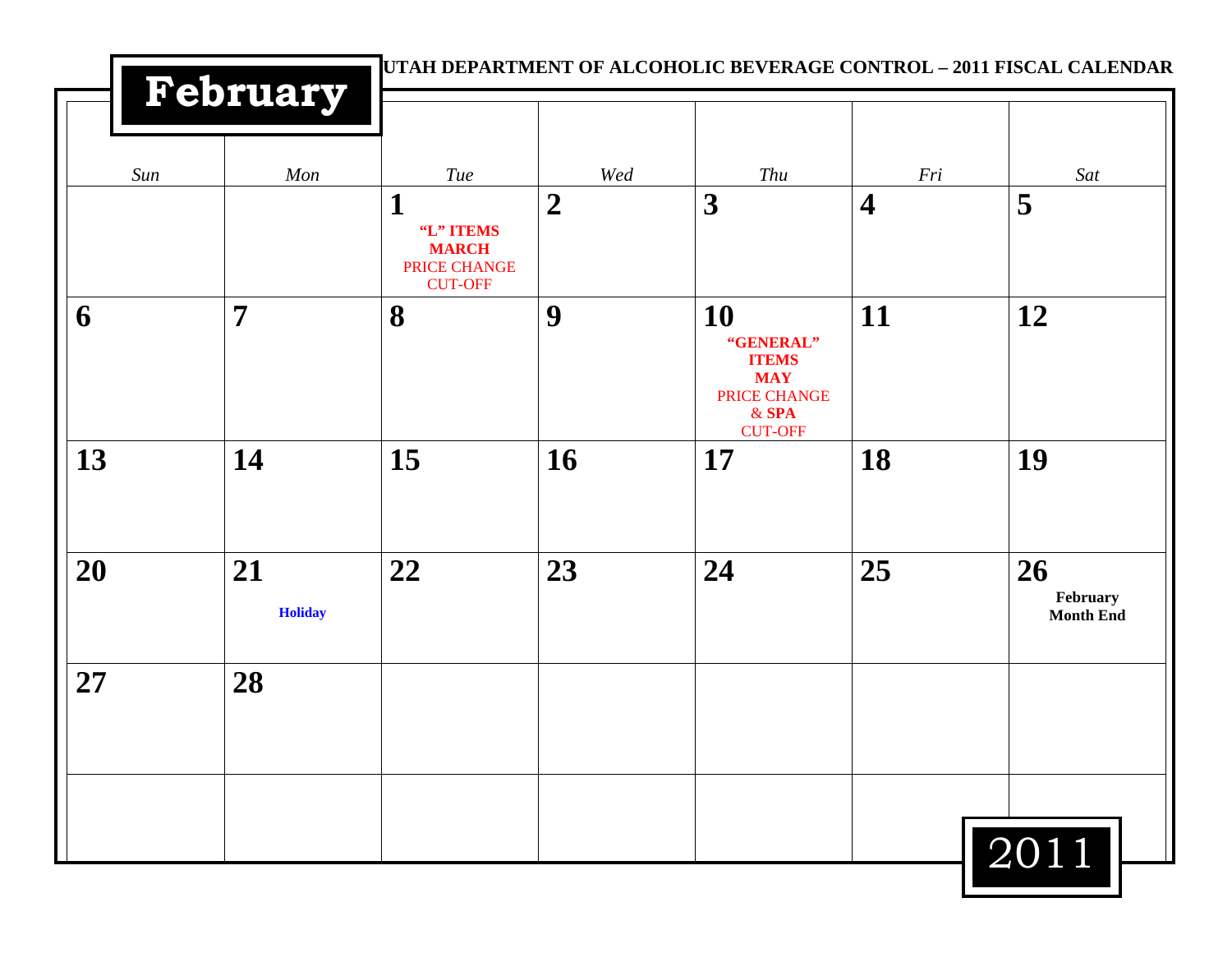|     | March          |                                                                  |                | UTAH DEPARTMENT OF ALCOHOLIC BEVERAGE CONTROL - 2011 FISCAL CALENDAR |                         |      |  |
|-----|----------------|------------------------------------------------------------------|----------------|----------------------------------------------------------------------|-------------------------|------|--|
| Sun | Mon            | Tue                                                              | Wed            | Thu                                                                  | Fri                     | Sat  |  |
|     |                | 1                                                                | $\overline{2}$ | 3                                                                    | $\overline{\mathbf{4}}$ | 5    |  |
| 6   | $\overline{7}$ | 8<br>"L" ITEMS<br><b>APRIL</b><br>PRICE CHANGE<br><b>CUT-OFF</b> | 9              | 10                                                                   | 11                      | 12   |  |
| 13  | 14             | 15                                                               | 16             | 17<br><b>JUNE</b><br><b>SPA</b><br><b>CUT-OFF</b>                    | 18                      | 19   |  |
| 20  | 21             | 22                                                               | 23             | 24                                                                   | 25                      | 26   |  |
| 27  | 28             | 29                                                               | 30             | 31                                                                   |                         |      |  |
|     |                |                                                                  |                |                                                                      |                         |      |  |
|     |                |                                                                  |                |                                                                      |                         | 2011 |  |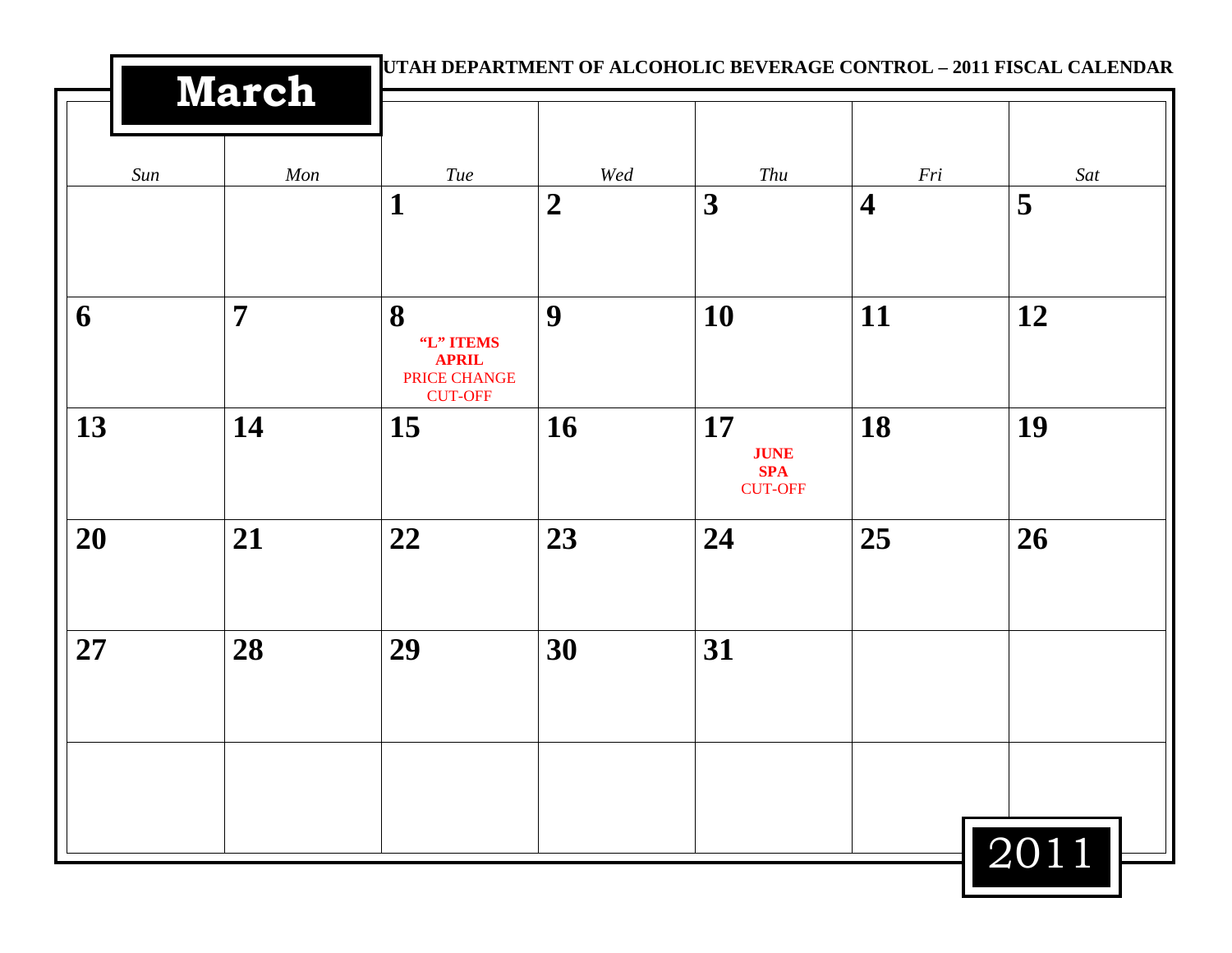| <b>April</b>            |                         |                                                                |     | UTAH DEPARTMENT OF ALCOHOLIC BEVERAGE CONTROL - 2011 FISCAL CALENDAR |             |                                                      |  |
|-------------------------|-------------------------|----------------------------------------------------------------|-----|----------------------------------------------------------------------|-------------|------------------------------------------------------|--|
| Sun                     | Mon                     | <b>Tue</b>                                                     | Wed | Thu                                                                  | Fri         | Sat                                                  |  |
|                         |                         |                                                                |     |                                                                      | $\mathbf 1$ | $\boldsymbol{2}$<br><b>March</b><br><b>Month End</b> |  |
| $\overline{\mathbf{3}}$ | $\overline{\mathbf{4}}$ | 5<br>"L" ITEMS<br><b>MAY</b><br>PRICE CHANGE<br><b>CUT-OFF</b> | 6   | $\overline{7}$                                                       | 8           | 9                                                    |  |
| 10                      | 11                      | 12                                                             | 13  | 14<br><b>JULY</b><br><b>SPA</b><br><b>CUT-OFF</b>                    | 15          | 16                                                   |  |
| 17                      | 18                      | 19                                                             | 20  | 21                                                                   | 22          | 23                                                   |  |
| 24                      | 25                      | 26                                                             | 27  | 28                                                                   | 29          | 30<br>April<br>Month End                             |  |
|                         |                         |                                                                |     |                                                                      |             | 2011                                                 |  |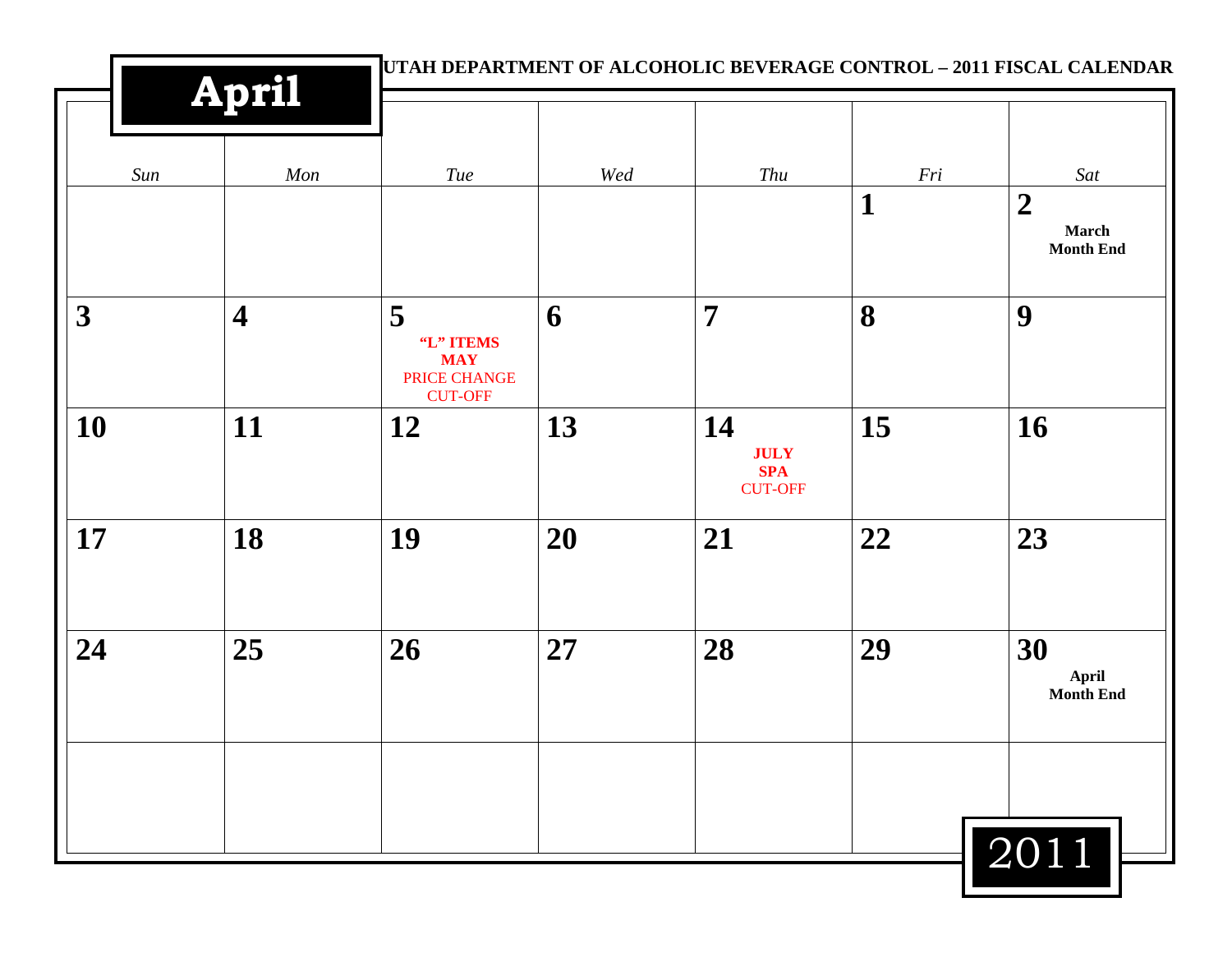|              | <b>May</b>           |                                                                 |                         | UTAH DEPARTMENT OF ALCOHOLIC BEVERAGE CONTROL - 2011 FISCAL CALENDAR        |     |                                      |
|--------------|----------------------|-----------------------------------------------------------------|-------------------------|-----------------------------------------------------------------------------|-----|--------------------------------------|
| Sun          | Mon                  | Tue                                                             | Wed                     | Thu                                                                         | Fri | Sat                                  |
| $\mathbf{1}$ | $\boldsymbol{2}$     | 3<br>"L" ITEMS<br><b>JUNE</b><br>PRICE CHANGE<br><b>CUT-OFF</b> | $\overline{\mathbf{4}}$ | 5                                                                           | 6   | $\overline{7}$                       |
| 8            | 9                    | 10                                                              | 11                      | 12<br>"GENERAL"<br><b>ITEMS</b><br><b>AUGUST</b><br>PRICE CHANGE<br>$&$ SPA | 13  | 14                                   |
| 15           | 16                   | 17                                                              | 18                      | <b>CUT-OFF</b><br>19                                                        | 20  | 21                                   |
| 22           | 23                   | 24                                                              | 25                      | 26                                                                          | 27  | 28<br><b>May</b><br><b>Month End</b> |
| 29           | 30<br><b>Holiday</b> | 31                                                              |                         |                                                                             |     | 2011                                 |